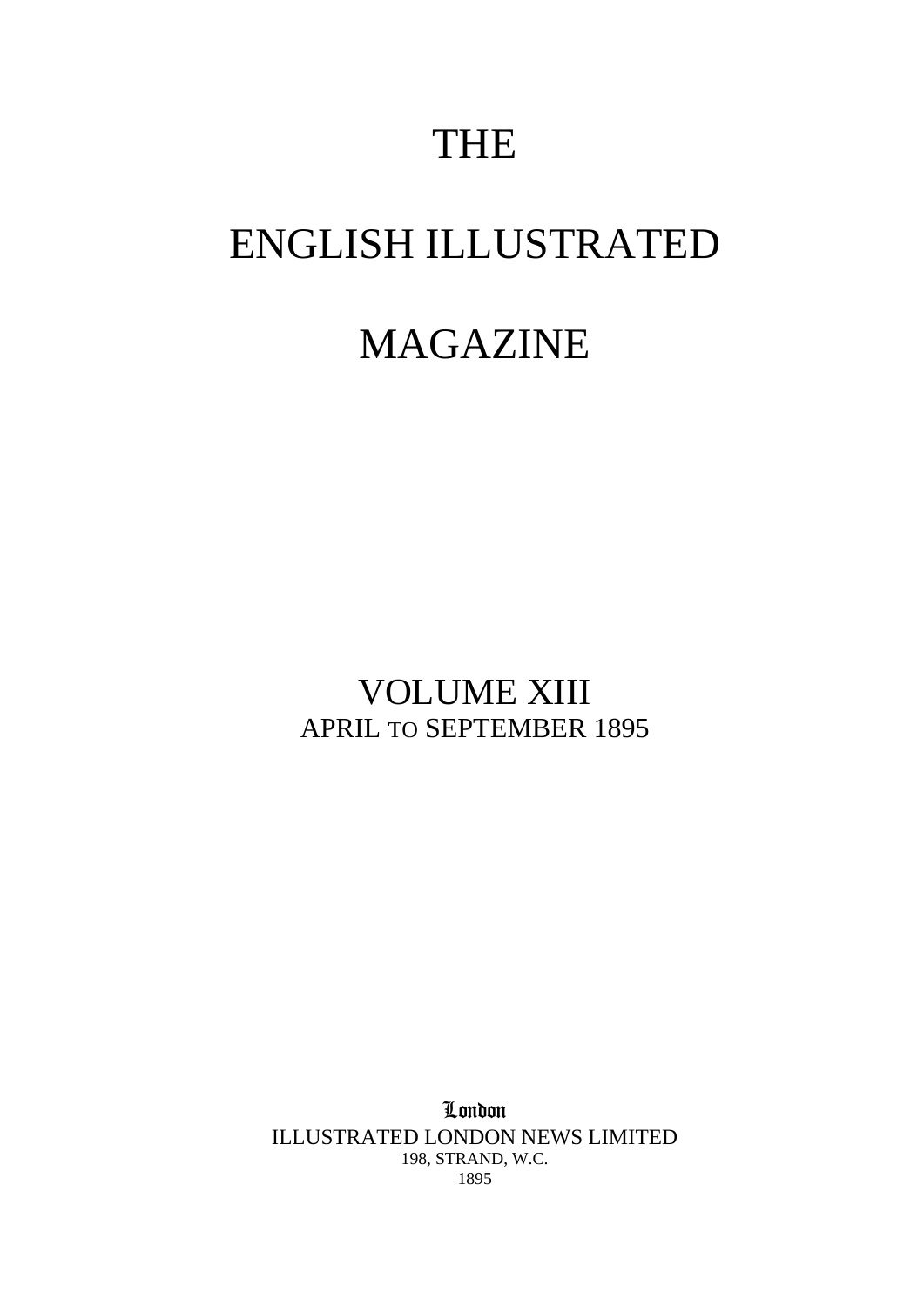IS name is *not* in the "Dictionary of National Biography." Rarely to find, in that magazine of learning, the information which one wants, is no new sorrow. The supplementary tomes, the Lives Left Out, ought to be agreeable reading, and among these should be recorded the career of him concerning whom I desire to be instructed—Oliver Macallester, Esq. He was the author of a work "as interesting as anything of the kind," according to his own opinion. This book contains more than five hundred solid pages in quarto, and has a title nearly as long as a leading article. H

In "A Series of Letters" (London, 1767), r. Macallester reveals the "Scheme" Mr. Macallester reveals the projected by France, for an intended invasion of England with Flat Bottom'd Boats, in 1759." He also proposes to divulge "the Secret Adventures of the Young Pretender," and, moreover, "the Chief Cause which brought on the late Expulsion of the Jesuits from the French Dominions, *a Secret as yet concealed from the Jesuits themselves . .* . together with the particular Case of the Author, in a memorial to his late Royal Highness, the Duke of Cumberland."

<span id="page-1-0"></span>The particular case of the author is the real question at issue. Was he more or less mad? Was he actually a spy and secret agent of the French Police, who tried to sell his knowledge to England, and made a bad bargain? Was he a romance-writer with an extraordinarily bad style? What, in brief, are the precise proportions of fool, knave, and novelist in Oliver Macallester, Esq.? And how much trust can be given to his rambling and scarcely readable narrative? These are the questions which perplex the rare and sorely puzzled readers of Oliver Macallester. He had good materials; his situations are not ill-invented; he assuredly possessed some private knowledge of Jacobite intrigues, though on certain points, as on Prince Charles's secret journey from

Rome to France in 1744, he is utterly misinformed. He asserts that His Royal Highness decamped from Rome to France in 1744 without the knowledge of his father. The scheme, in fact, had James's full approval, though he neither knew beforehand nor approved of the invasion of Scotland with seven men, in 1745. Probably Macallester was one of the many Jacobite hangers-on who, after 1748, tried to vend the cause and the Prince to the British Government. In Lord Holderness's papers, now belonging to the Duke of Leeds, we find letters from one such turn-coat, whose terms were reckoned too high by the Duke of Newcastle, but who did bring about the arrest of Mr. Walkinshaw of Scotstown in April 1755.<sup>[\\*](#page-1-0)</sup>

The English Government, having already, as early as 1749, secured a trustworthy informer in the inner circle of Charles's *entourage,* paid slight attention to "little *videttes" (sic),* as the more important scoundrel styles minor spies. Macallester was, or wished to be, one of those little *védettes,* but meanwhile, he was ready to act as an agent of France, and to sell France to England, if he could. In the same way, and on a larger scale, the Earl Marischal, an ex-Jacobite, when he was Ambassador of Frederick the Great in Spain, sent to the English Government the secret family compact of the Bourbons. But *his* pardon was already gained. Like the Earl Marischal, our petty Macallester was a furious enemy of Charles Edward, who seems to have become an *idée fixe* with him, as the Empress Maria Theresa was in the addled brain of Lady Mary Coke. "The Jesuits and the Young Pretender" haunt Macallester's

\* "Historical MSS. Commission," x.; Appendix, part vi., pp. 216, 217. Mr. Walkinshaw is here described as the father of Miss Clementina Walkinshaw, the Prince's mistress; but *he* was Walkinshaw of Barrowfield.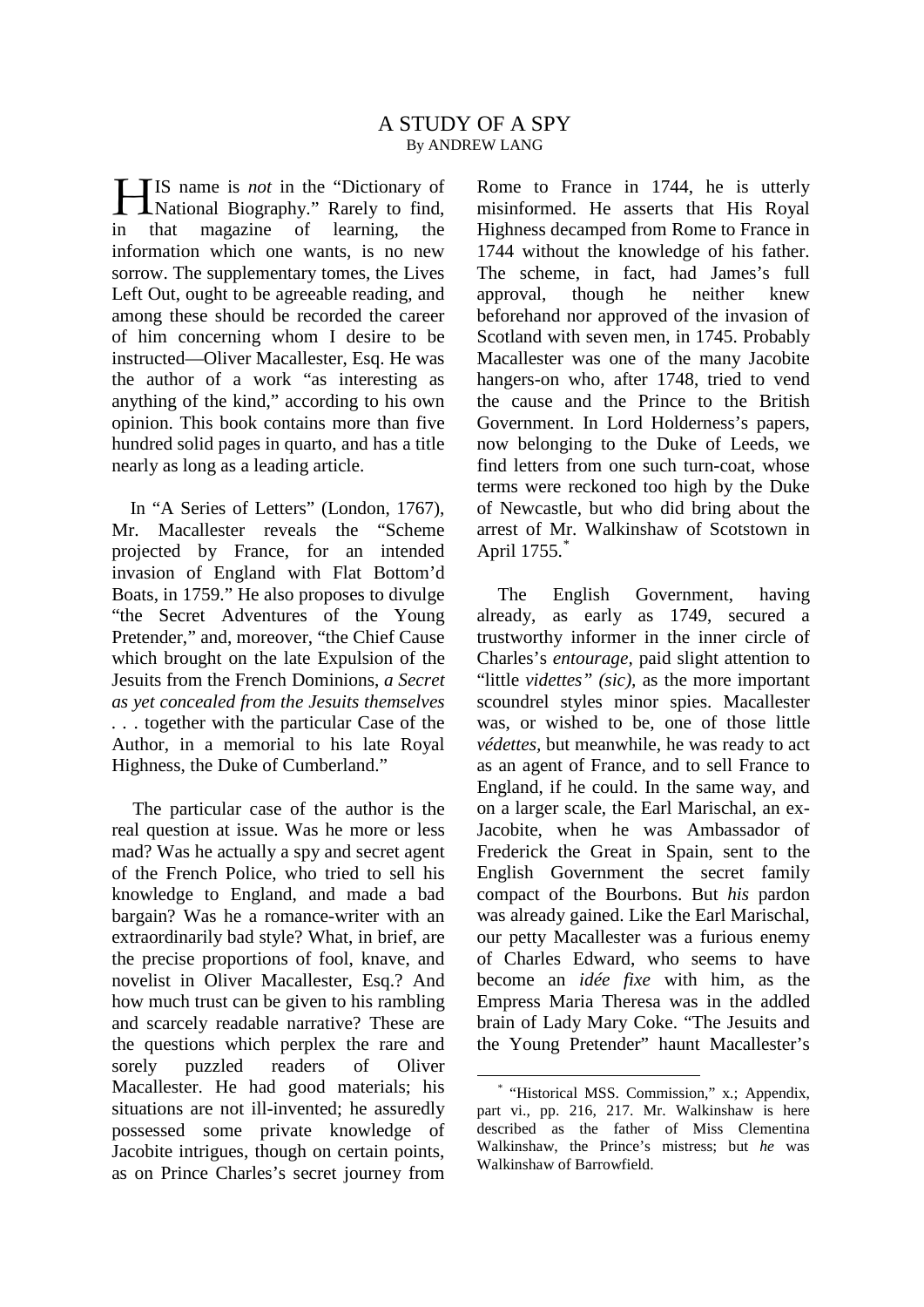fancy, and to their secret machinations he attributes his deserved misfortunes. In spite of this half-crazy idea, Macallester does throw a dim light on a period of the Prince's history neglected by Mr. Ewald in his "Life of Charles Edward," namely, the adventures between the break-up of the English Jacobite party, in 1754-1755, and the attempt to bring over the Prince with a French fleet, in 1759. For this reason, and because he really knew the backstairs Jacobite and Court gossip of the day, Macallester is worth some notice, even if we discount his extraordinary tale about the Jesuit Hamilton.

As for Macallester's social position and means of obtaining information, we learn that he was brought up "by ancient, superannuated relations," in the spirit of loyalty to the exiled royal family. Through his mother, he was descended from Oliver Plunket, Lord Louth; was related to the Cusaks, the Nugents, and to many descendants of the banished Irish Jacobites. He claims acquaintance with Lord Clare the Marshal Thomond about whom Mr. Carlyle confesses a general ignorance— and was most intimate with Lord Clancarty. This nobleman, in a disgust with the English Government about a property which he could not recover, went to France before the Forty-Five. The Marquis d'Argenson, then French Foreign Minister, mentions Clancarty as the one man of title in England or Ireland whose name the Jacobite agents could give him as that of a pronounced adherent. "They had a list of names, but no authentic signatures or proofs."[\\*](#page-2-0)

The English Jacobites, as one of their leaders, Dr. King, of St. Mary Hall, Oxford, assures us, would never put hand to paper. The case of Bishop Atterbury, in 1722, had frightened them away from pen-and-ink. So the Beauforts, Westmorlands, Wyndhams, Gorings, Dawkinses, have left scarcely a permanent trace of their traffic with the exiled House of Stuart. All business was done by word of mouth; consequently the French Government had no ground of confidence, for nobody relied on such a broken reed as the one-eyed, slatternly, drunken, and blasphemous Irish peer. This Lord Clancarty, according to Macallester, was a profane ruffian, cursing all and sundry, and ready to side with any party— Jacobite, French, or Sardinian even—which promised the restoration of his estates. We know from d'Argenson that the Duc de Richelieu, with the Duke of York, lay at Boulogne all through the winter of 1745, awaiting the chance of carrying over a large French army to England. But, according to Macallester, when the Earl Marischal and Clancarty visited d'Argenson at the camp in Flanders (where d'Argenson saw the battle of Fontenoy), the Minister declined to give even 7000 men for a new Scotch invasion. He taunted the Earl Marischal with his absence from Charles's side in the race to Derby, and remarked to Lord Clancarty, "Vous n'êtes bien coiffé, Monseigneur. Voulez-vous que je vous envoye mon perruquier, il sait bien coiffer?" Thereon Clancarty, who wore an "ordinary black tiewig," and "is a man generally careless in his dress," leaped up angrily, saying, "Damn the fellow! He is making his diversion of us!" Unluckily, the part of d'Argenson's "Mémoires" which might report this incident is lost. But Lord Marischal, by this and other trifles, was practically lost to the cause, which, had he listened to Atterbury, he might have won at the death of Queen Anne.[†](#page-2-1) Though he saw much of Lord Clare, Clancarty, and other French and Scotch people of rank, if we are to believe him, Macallester's information was probably derived from a more lowly source, from one Gilshenagh. This man had been Lord Clare's butler, and, according to Macallester, became the steward of Prince

 $\overline{a}$ 

<span id="page-2-1"></span><span id="page-2-0"></span>1

<sup>†</sup> Spence's "Anecdotes." p. 168. London, 1820.

<sup>\*</sup> D'Argenson. "Mémoires," iv. 317.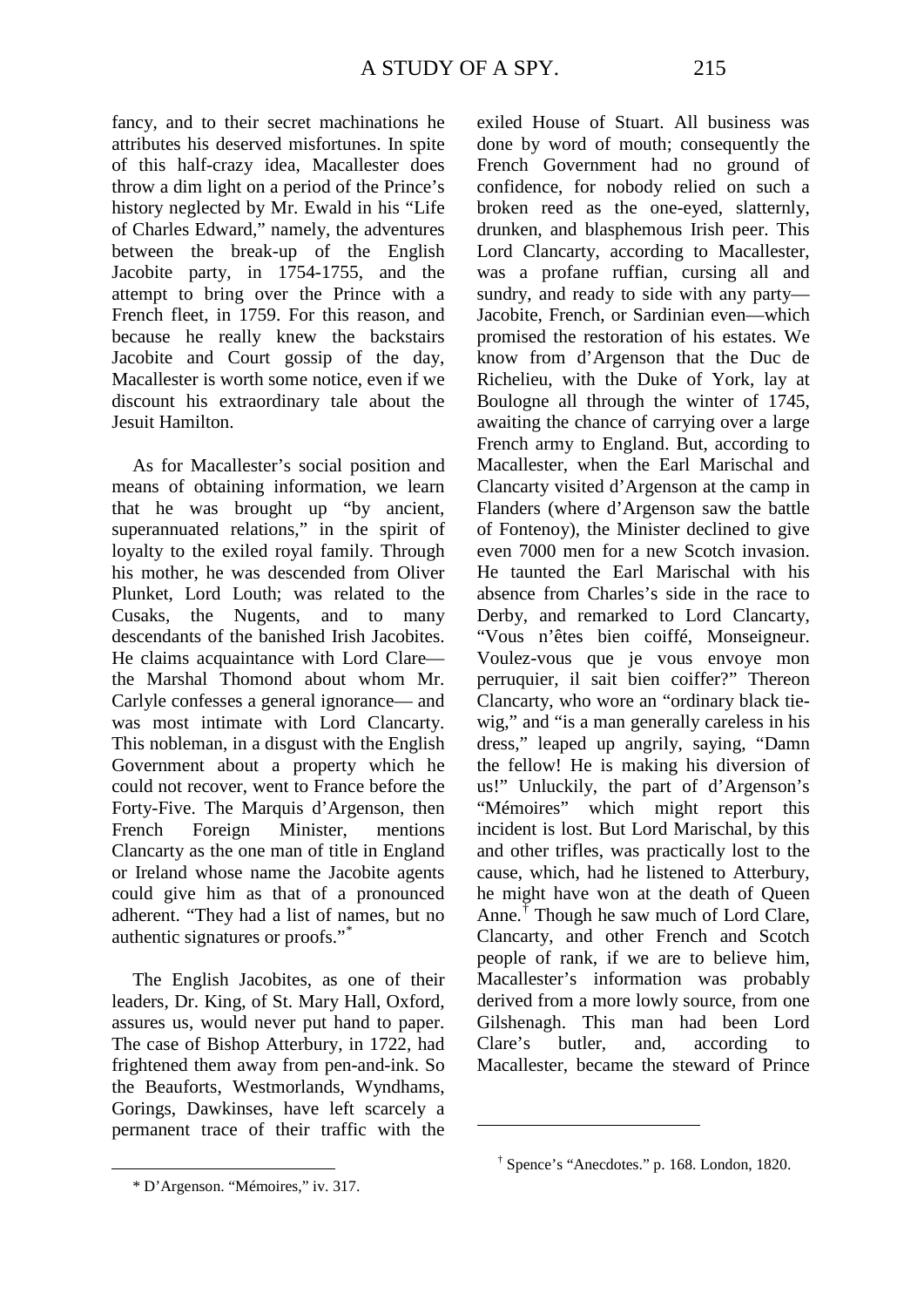Charles's household. From him our spy got some curious gossip.

We must pass over Macallester's account of the Rising in 1745, but a story or two may be noted. In his extreme distress, after Culloden, the Prince, according to Macallester, met Malcolm Macleod, who concealed him in his sister's cottage. "There was a young child lying in a cradle, which the Pretender took up and carried about with him, and the next morning, very early, amused himself in the same manner. He … saw himself at once reduced to the low and mean condition of amusing himself with an infant in his arms." Persons who had not turned their coats might regard the Prince's love of children as a trait rather pleasing than "low and mean." Another proof of Charles's infamy is that, by aid of Marshal Belleisle, he deprived Æneas Macdonald of his pension from France. As the said Æneas, after betraying the cause, like Murray of Broughton, had the singular impudence to apply to James, demanding a peerage for his nephew, we may think that Charles's conduct scarcely stands in need of excuse.<sup>[\\*](#page-3-0)</sup> But how did the Prince hear of Æneas's treachery? According to Macallester, the gossip of Versailles ran that the news came "from someone then near his Royal Highness, Frederick, the late Prince of Wales," and this is not the only case in which Macallester gives similar hints. Was "Fred" a bit of a Jacobite? Horace Walpole suggests "a tartan waistcoat" under Fred's green coat.

Macallester has his own remarks to make on that fatal hidden treasure of Loch Arkaig which was the Dwarf Andvari's hoard of Jacobitism, and caused heart-burnings and mutual accusations among the melancholy

exiles. According to our spy, Æneas Macdonald helped himself freely to the £30,000, and also got Charles's gold snuffbox, a diamond ring, and other things of value. He attributes Archibald Cameron's death (1753) to his greedy search for the same hoard, but here, like many of his contemporaries, he is mistaken. The good Doctor was engaged on quite another affair. Finally, we note in this early part of Macallester's prolix and wandering work, the adventures of one Dumont, who came over to bring Charles off from the Highland coast, but only succeeded in rescuing his companion, Sullivan. This Dumont plays a great part in Macallester's later revelations.

All these details are matters of ancient history, and merely prove that Macallester was intimate with discontented and, usually, disloyal supporters of the Stuarts. His own narrative of his private and personal romance begins in the Seventeenth Letter. His "private affairs" brought him to Dunkirk in 1755. On returning to London, he was apprehended at Sheerness, an ungrateful caitiff having laid information to the effect that our injured hero "had some connection with the Ministers of the French Court, or was upon some dangerous enterprize." He was examined at the Secretary of State's Office (Lord Holland's), was released, and returned to Dunkirk, uncompensated for all this disturbance. Here he abode, on his private business, living much in the company of the ranting Lord Clancarty. Lord Clare (Comte de Thomond) was also in Dunkirk at the time, and attached himself to the engaging Macallester, whom he invited to Paris. Our fleet was then unofficially harrassing that of France, in America. As Mr. Gladstone would say, we were *not* at war, but there were naval operations. Braddock had been beaten and slain in America, a cause of joy to Jacobites, and notably to Lord Clancarty. He cherished a distaste for General Braddock, "who had some years before unfortunately deprived Lord Clancarty of the sight of one of his eyes by the unlucky throwing of a glass

<span id="page-3-0"></span>\* Æneas was examined in England, and told what he knew, on Sept. 17, 1746. Mr. Ewald frequently quotes his deposition, from the State Papers. The demand for a peerage is contained in a letter from Æneas to James's secretary, Mr. Edgar, Oct. 12, 1751. See Browne's "Highland Clans," iv. 91.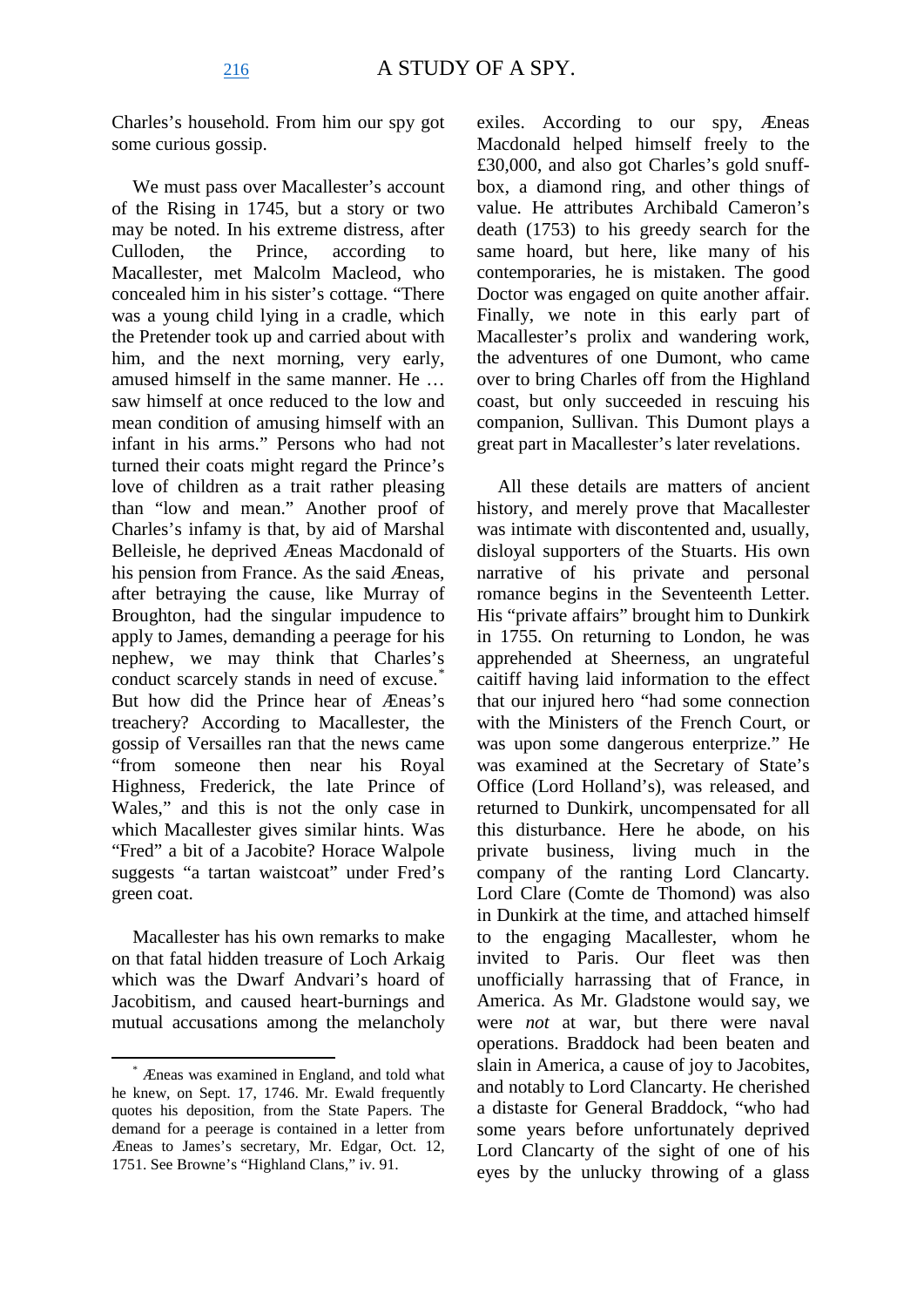bottle, while they were at supper together at the King's Arms, in Pall Mall." General Braddock was of Consisidine's opinion that "a cut-glass decanter, aimed low," is occasionally a serviceable missile.

Meanwhile, France negotiated the secret Treaty with Austria, while Frederick joined hands with England. Dunkirk began to wear a very warlike aspect, in despite of treaties, which bound France to keep it dismantled— " Je savais que nous avions triché avec les Anglais," says d'Argenson— the fortifications were being reconstructed. d'Argenson adds that now is the moment to give an asylum to the wandering Prince Charles. "The Duchesse d'Aiguillon, a great friend of the Prince, tells me that, some days ago, while she was absent from her house at Ruel, an ill-dressed stranger came, and waited for her till five in the morning, Her servants recognised the Prince."[\\*](#page-4-0)

In August 1756, d'Argenson again notes activity at Dunkirk. Mr. Macallester, rather in the spirit of Mr. Pepys, reports the cleansing of the great harbour as "a most grand and curious piece of work." There was mustering, marching, practising of embarkment and disembarkment, and at last war was proclaimed in London; but, as we know, Minorca was attacked, not the English coast. Charles Edward is said to have been offered a command in Richelieu's assault on Minorca, and to have refused to serve as a mere *épouvantail,* or bugbear. Macallester, omitting the Minorca business, and careless as to dates, runs on to the attempted assassination of Louis XV. by Damiens (Jan. 5, 1757). He appears to think that the Court knew the secret causes and springs of an affair which connects itself later with his own adventures.

At this very time (January 1757), Lord Clancarty began to rail in good set terms against all and sundry. For his own purposes, "for just and powerful reasons" in case it might come in useful— Macallester kept a journal of these libellous remarks, obviously for use against Clancarty. Living at that nobleman's table, Macallester played his favourite part of spy for the mere love of the profession.

*Tuesday, January* 11, 1757.—When we had drunk hard after supper, he broke out, saying, "By God! dear *Mac,* I'II tell you a secret you don't know; there is not a greater scoundrel on the face of the earth than that same Prince; he is in his heart a coward and a poltroon; would rather live in a garret with some Scotch thieves, to drink and smoak, than serve me, or any of those who have lost our estates for his family and himself. … He is so great a scoundrel that he will lie even when drunk: a time when all other men's hearts are most open, and will speak the truth, or what they think. ..."

In calling the Prince a coward, Lord Clancarty, though drunk, lied.

"He damned himself if he did not love an Irish drummer better than any of the breed." "The Prince has no more religion," said this pious enthusiast, "than one of my coachhorses." … "He asked me if I knew Jemmy Dawkins?" I said I did not. "He could give you an account of them," said he, "but Lord Marischal has given the true character of the Prince, and certified under his hand to the people of England what a scoundrel he is. … The Prince had the *canaille* of Scotland to assist him, thieves, robbers, and the like. …"

Jemmy Dawkins, of Over Norton, and Lord Marischal did, indeed, express these sentiments, as may be read in the letter of the English Resident at Berne, published by Mr. Ewald.<sup>[†](#page-4-1)</sup> Lord Marischal would not start for Scotland with Charles in a fishing-boat after the failure of the French attempt in 1744. From that hour he detested the Prince, whose private behaviour by this time (1756- 1757) was about as bad as possible. About

<span id="page-4-1"></span><span id="page-4-0"></span>\* July 12, 1756, "Mémoires," ix. 296, 297.

† "Life of Charles Edward," ii. 223. May 28, 1756.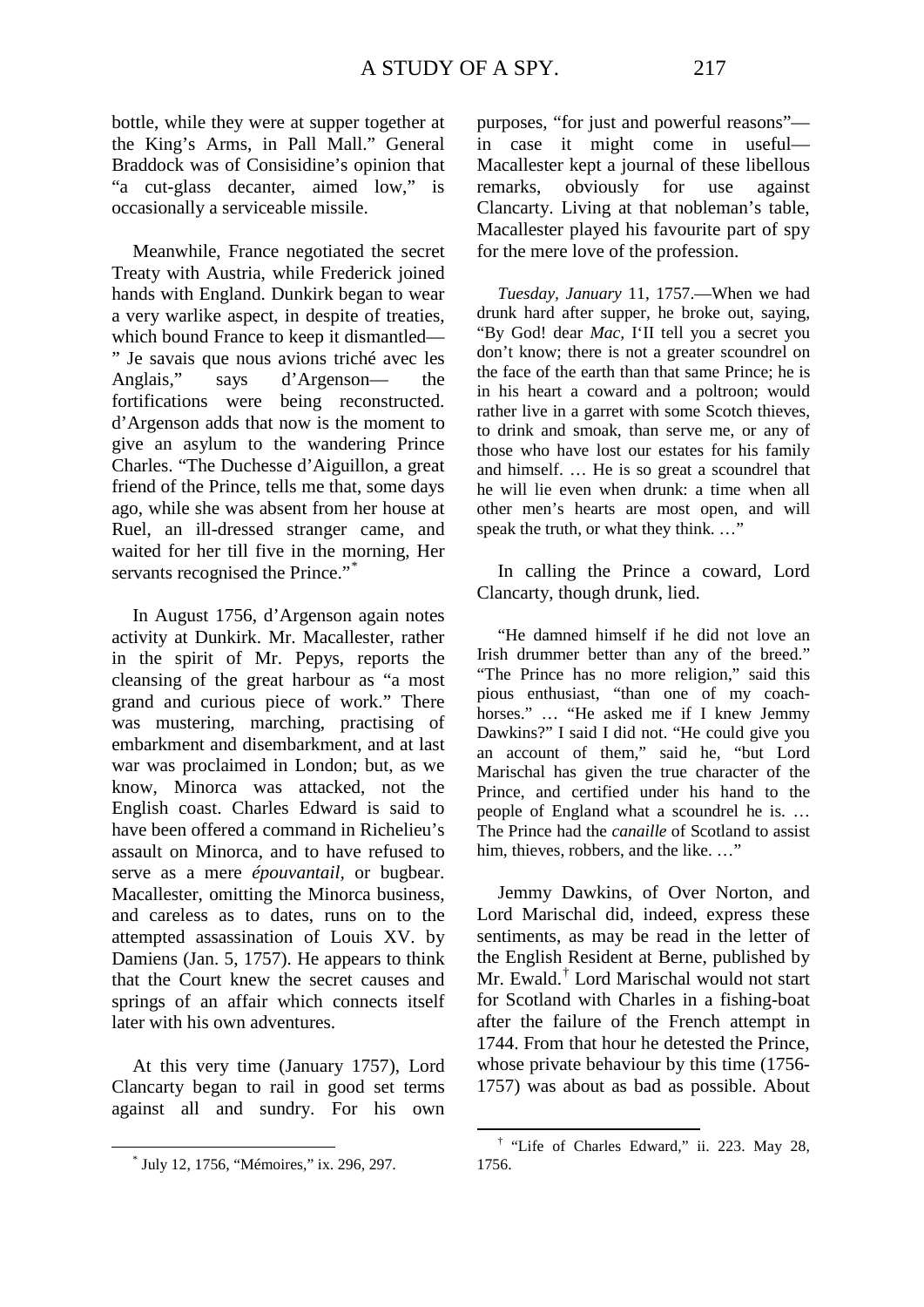Jemmy Dawkins there are curious tales to be told: he, also, is not in the "Dictionary of National Biography," though he has various claims to that pride of place.

Lord Clancarty now called Louis XV. "a beast," with many curious and disgusting particulars. He wished Ireland in the hands of the French. As to his own ancestor, Lord Sunderland, being asked if he did not die a Catholic, Lord Clancarty said that "he knew better things than to give himself any trouble about religion," though he went on to blame Prince Charles's laxity, and the profession of Protestantism which he left in the hands of Dr. King, of Oxford, probably in 1752. The Prince had confided to Clancarty the English Jacobites' desire that he would put away Miss Walkinshaw. "The Prince, swearing, said he would not put away a cat to please such fellows"; but, as Lord Clancarty never opened his mouth without a curse, his evidence is not valuable. On March 8, hearing that Loch Garry was in the neighbourhood, Clancarty called him a "thief and a cow-stealer," and bade the footman lock up the plate. The brave Loch Garry, however, came to dinner, as being unaware of his Lordship's sentiments. Loch Garry it was who offered to lie in wait for the Duke of Cumberland, after Culloden, and shoot him between Fort William and Fort Augustus, which the Prince forbade. Loch Garry remained loyal to his death. There is a curious legend to the effect that when his son went over to sue for a pardon, the old chief threw his dirk after him, imprecating a curse on the house of Loch Garry while any of his name held it under a Hanoverian king. Consequently the house of Loch Garry remained in the possession of a noisy rapping spirit, till, in despair, the owners pulled it down.<sup>[\\*](#page-5-0)</sup>

Enough of the elegant conversation of this one-eyed, slovenly Irish nobleman,

whom we presently find passing his Christmas with Prince Charles. Mr. Macallester now made two new friends, the adventurous Dumont and a Mr. Lewis. In July 1757, Lewis and Macallester went to Paris and were much with Lord Clare (de Thomond). In December, Lord Clancarty came hunting for our spy, "raging like a madman," after Macallester, much to that hero's discomposure, for, being as silly as he was base, he had let out the secret of his "Clancarty Elegant Extracts." His Lordship, in fact, accused Macallester of showing all his letters to Lord Clare, whom Clancarty hated. He then gave Macallester the lie, and next apologised; in fact, he behaved like Sir Francis Clavering. Before publishing his book, Macallester tried to "blackmail" Clancarty: "His Lordship is now secretly and fully advertised that this matter is going to the press," and it was matter to make the Irish peer uncomfortable in France, where he had consistently reviled the King.

It is probable that Macallester was now engaged in the French Secret Police. At all events, on March 31, 1758, he received a letter from one Buhot, in that service, who took him to Bertin, then Lieutenant-General of the force. He was presently put on an extraordinary task, and invited to be at Versailles on Sunday, whither Bertin always carried his week's budget of business. Macallester was now presented to one Trefraville, and warned, as he had been before, of the necessity of secrecy. After many mysterious dealings, he was sent to La Rochelle, and thence, after some stay in that town, to Paris, receiving six hundred livres. But the meaning of this expedition he never discovered. Some weeks later, Buhot came to him, in the gardens of the Luxembourg, and asked if he knew one Hamilton, a priest. He did not; but, in November, 1758, Buhot sent for him again, and bade him bring clothes for a trip into the country. About two miles from Paris they stopped, in this pleasure tour, at a noble but deserted palace, named Bicêtre, of which the guileless Macallester had never heard any mention

<span id="page-5-0"></span>\* The tale is given in Mr. Mackenzie's "History of the Macdonalds."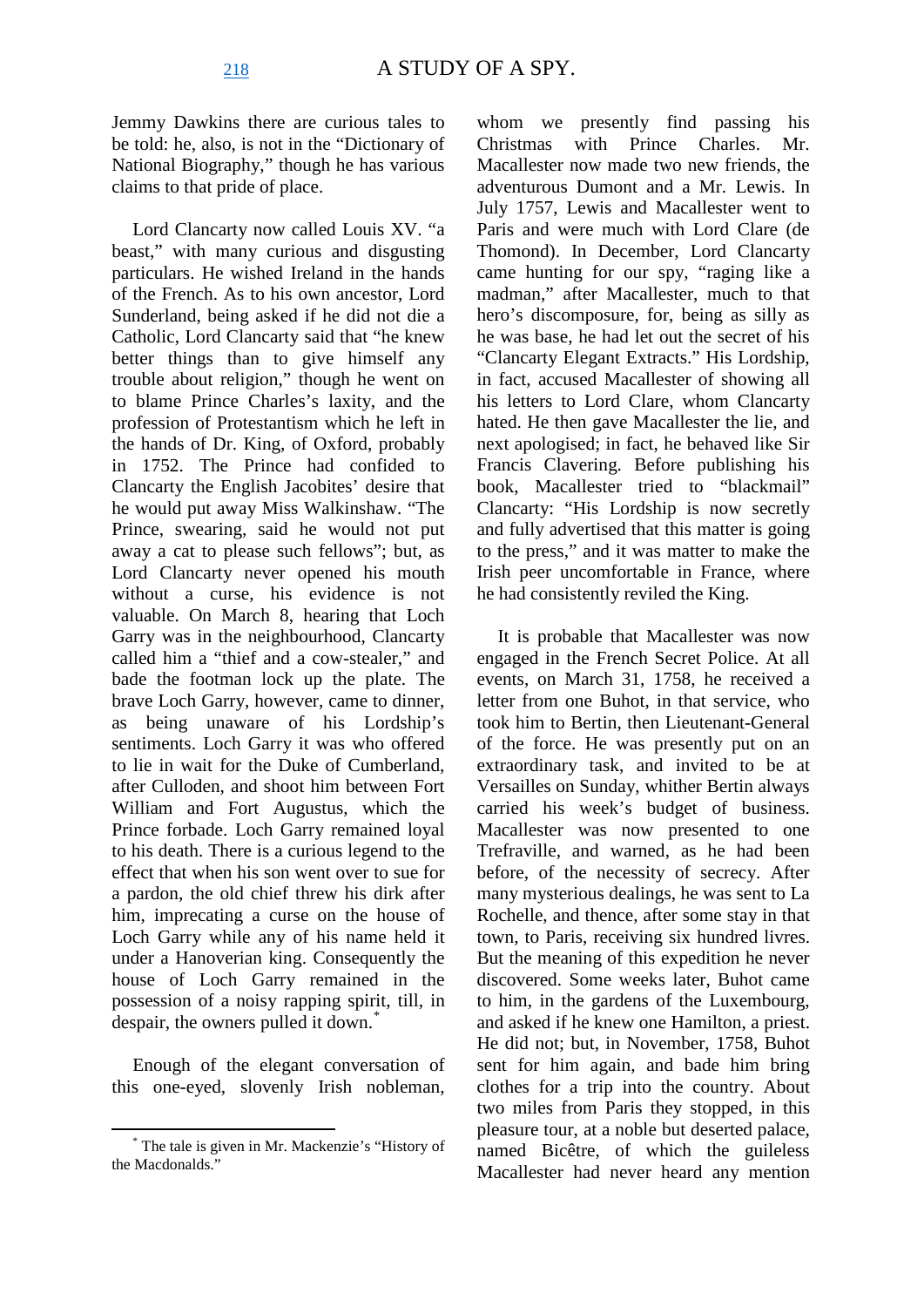made. The nature of the establishment was explained to him; it was a lunatic asylum, and "you may go in there, perhaps, for a little while, to talk to one of the inmates on an affair which I shall mention to you." So, in brief, Macallester was soon under lock and key. His depression was increased by "a most overcoming, uncommon, and extraordinary smell, such as I never perceived in all my life," pervading the interior of the noble but deserted palace. He also learned from the jailer that he was himself committed as a prisoner by the name of Philip Grandville, and we may, perhaps, pity a gentleman of Ireland, whose family boasted of high antiquity, when he finds himself in a situation so devoid of agreeable promise. Locked up in his cell, Macallester opened a piece of paper given him by Buhot at parting. This note contained

#### INSTRUCTIONS FOR MR. MACALLESTER.

"The person who is to be studied speaks often of Jesuits, and notably of Father Florian it is necessary to discover adroitly where he lives, and in what convent."

Mr. Macallester's honourable office, then, was that of a *mouton,* or gaol-spy; he was to worm information out of a fellowprisoner. If he succeeded, he was likely to be assassinated by Jesuits, or locked up for life by the French Police, lest he should reveal his secret discoveries. There were conveniences for such locking-up, as *Galbanon* was no further away than across the yard, and in *Galbanon* men were kept chained till they were fleeced over in their own white hair, like Menzel, the Saxon Foreign Office clerk, who sold despatches to Frederick the Great. *Galbanon* was pretty full at the moment, and satirists who rhymed against Madame de Pompadour lay there, in filth and chains, twenty feet under ground. Still, there was ample room for another prisoner, and what if he should be an Irish gentleman of old family!

Next night, a tall, fierce fellow, in wooden shoes, and in the brown uniform of the gaol, was kicked into Macallester's presence, obviously suffering great pain. He was locked up in a bare, cold cell, opening out of our hero's room, and therein he sang Latin anthems to a late hour, repeating the same exercise very early in the morning. Next day, he opened a conversation in English with Macallester, observing that he spoke many languages, among others Greek and Hebrew. He had been captured first at Fontainebleau, had escaped from prison, been retaken, and had hurt himself terribly. His body looked as if it hail been torn by dogs. The wounds were caused by a fall during an attempt to escape, in which his friend, Father Fleurian, he said, had been successful. Macallester wrote an account of his talk, but did not believe that Fleurian had really got clean away. Hamilton's "confessions," recorded by Macallester, were a tissue of nonsense. He had been sent, he declared, to assassinate Prince Charles; or, at least, Prince Charles accused him of this intention. Finally, he fully admitted that he had been bribed to commit the crime, by money down, and the offer of a Bishoprick! What interest the Jesuits had in killing Charles (at that moment secretly a Protestant) is not obvious. There were many tales of such plots, true or false, but England had hitherto been regarded as the perfidious employer of the pistol or dagger. Macallester himself moralises on the untrustworthiness of all such declarations as Father Hamilton's. As for Hamilton (his real name was Vlieghe), "his person and figure were bold, strong, and engaging; he was very learned; had a memory beyond belief or human imagination; he spoke several languages fluently, from all which flowed a powerful elocution; and with all this he seemed to be of great vivacity and activity, quick in his conceptions, with an undaunted courage and intrepidity." When his examination was ended, Hamilton implored, with tears, that he might be executed rather than sent back to the awful *Galbanon.* Back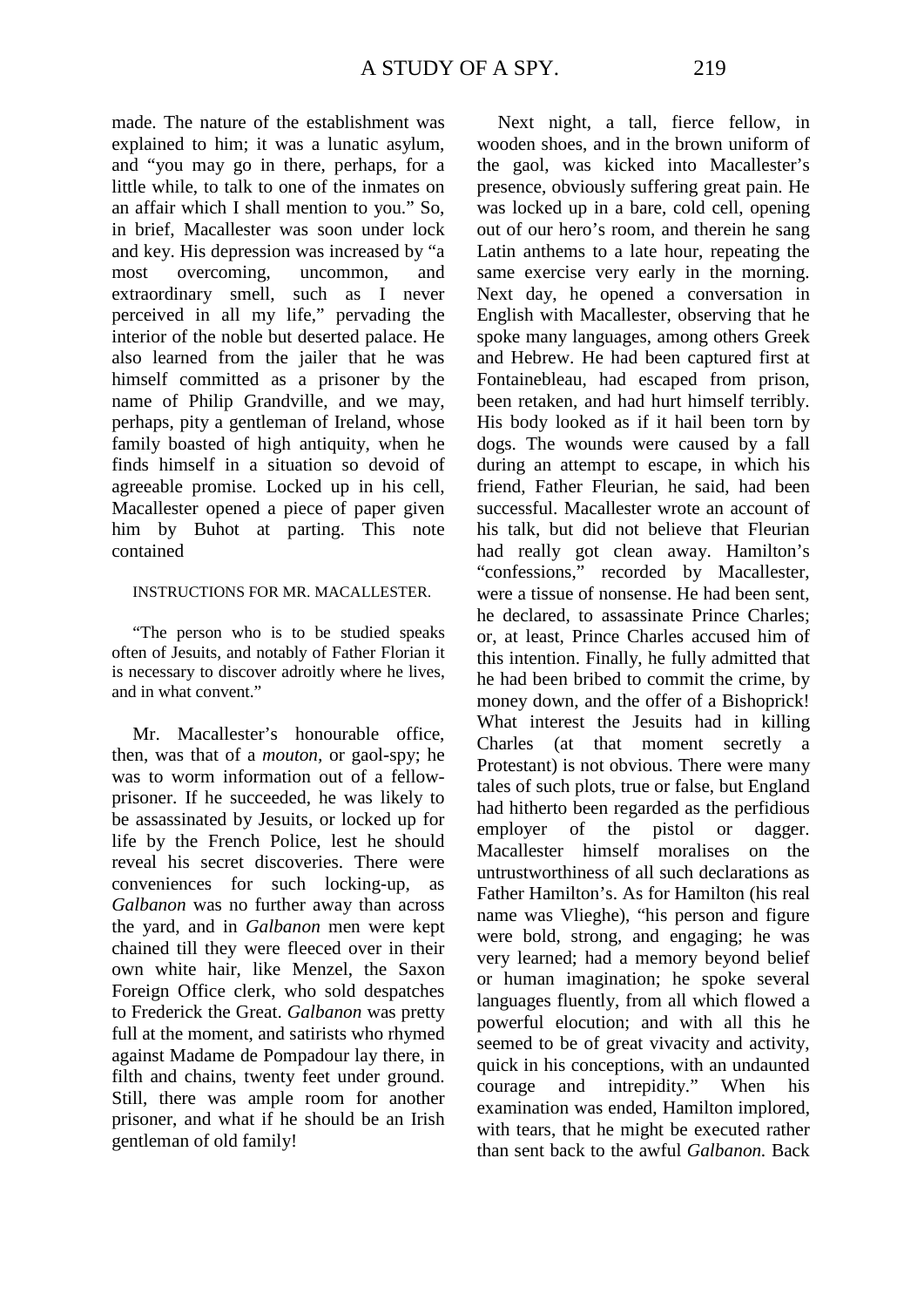he was carried, however, almost before Macallester left Bicêtre.

What meant all this mystery of iniquity, or is Macallester merely romancing? We shall never know the truth, but, as time went on, and Macallester was not paid for his disgusting services, he took it into his wise head that "The Young Pretender" was at the bottom of the business. Hamilton was originally arrested just before Damiens' attempt on Louis XV. Macallester supposes that these two affairs of Hamilton and Damiens induced the French Court to take up Charles Edward's cause, and, at the same time, to attack the Society of Jesus. In Charles's cause, they schemed an invasion in 1759; the Jesuits they expelled somewhat later. In all this there is no more truth than the fact that Prince Charles was to have been with the invading force of 1759. This we know from the information of the really valuable Jacobite spy in the English service, and we may also gather it from the letters of Andrew Lumisden, secretary to the Old Chevalier.<sup>[\\*](#page-7-0)</sup>

For the purpose of the invasion of 1759, Dumont (who, as we saw, rescued Sullivan in the Highlands) was commissioned to make a secret study of the English coast. Sullivan got a command in the invading force, and Prince Charles, after "damning the Marshal's old boots" (the boots of the Maréchal de Belleisle, "always stuffed full of projects"), went to Brest in disguise. Even Sullivan was not in his confidence, which was now reserved for Alexander Murray, Lord Elibank's brother. This gentleman concocted "the great affair" of kidnapping George II. in 1752-1753. He was now in much favour with the Old Chevalier, and was created Earl of Westminster. Macallester says that Mr. Murray was given to cheating at cards, and was detested by all the Scotch. This is only one of Macallester's fables, probably. Mr. Murray was assuredly on very good terms with Lord Airlie<sup>[†](#page-7-0)</sup>

But with Mr. Macallester Mr. Murray was on terms the reverse of good; hence, doubtless, these tales about gambling. As for poor Sullivan, he was rather under a cloud, as he was accused of having been Miss Walkinshaw's lover before she joined the Prince. Here Macallester tells a long, dull tale, on the evidence of Gilshenagh, the butler, about the Prince's being detected while *incognito* by a woman who looked after Miss Walkinshaw's daughter, later created Duchess of Albany. This woman once accidentally saw Charles, who seldom stirred out except after dark, and who was then living over a butcher's shop in the Rue de la Boucherie, Faubourg St. Germain. She knew him as the gentleman who every Sunday went to mass at the Cordeliers, where a little chapel, with iron railings, was reserved for him. So much for his secret Protestantism! Charles, finding that he was discovered, withdrew by night to other quarters, so fugitive and secret was his existence before the attempt of 1759. The invasion was ruined by Hawke's defeat of the French fleet. "Hawke did bang Monsieur Conflans," as the sailors chanted, in Quiberon Bay. Consequently there was no descent on the West Highland coast, and Thurot merely fidgetted about Islay and on the shores at Carrickfergus.

All through 1760, Macallester was dunning the French Police for his fee in the affair of examining Hamilton. At the same time (he says) a new invasion of the English South Coast was being planned, and Charles himself went over occasionally to England to examine the shores and places fit for a landing. Dumont was sent for to Versailles to present his charts and notes to the Ministry, and with Dumont, Macallester

<span id="page-7-0"></span>In Mr. Denmstoun's "Life of Sir Robert Strange." ii. 187, 188.

 $\dagger$  See Letters of 1763, in the Laing Collection of MSS. in Edinburgh University.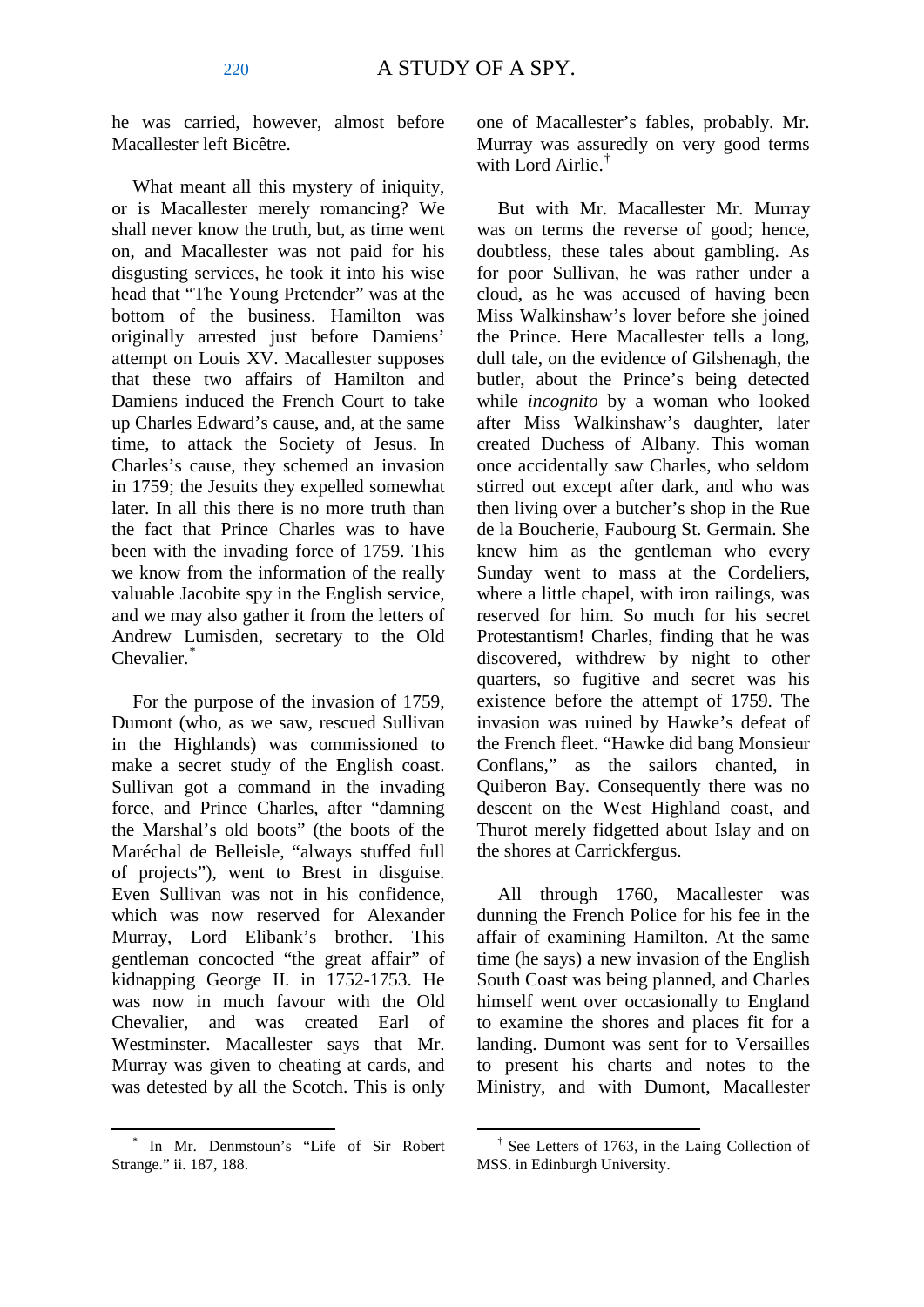would often sit drinking. Over the third bottle Dumont promised to show Macallester some curious papers, and he did, in fact, lend him his charts and reports. Macallester now conceived that "Providence had some special blessing in store for him"; he determined to copy the papers and sell them to England for £2000 a year and a large sum of ready money. He felt that his Jacobitism had really been an obsolete superstition. "I was now a proselyte, a proselyte upon conviction." His fancy heard King George exclaim, "There is more joy in heaven over one sinner that repenteth," and, in brief, he thought that he was in a very good thing. In point of fact, the documents were not worth twopence: they contained only a few notes as to the lie of the land and the depth of the water at Shoreham and Newhaven. In conversation, Dumont added that the attack was to be in the winter of 1762, that seven or eight hours would suffice for the transit, that flat-bottomed boats, once landed, would form a battery, and so forth. The Prince himself had just returned from England, after visiting the coast, in a Dutch yacht, and his worst enemies may admit that Charles was, at least, a person of untiring energy. Unluckily, his valet, Stuart, "hunting in Paris for Miss Walkinshaw" (who had fled from Charles to a cloister), became aware of Macallester's intimacy with Dumont, and that source of information was promptly closed. Mr. Macallester had gone about saying that the Prince's friend, Alexander Murray, deserved to be caned. This came to the Prince's ears; "as a man he ought to have applauded, if he had an atom of either honesty or honour in his heart or soul." But, "overflowing as he was with tyranny," the Prince did not applaud Mr. Macallester's censures on his friend. A few days later, indeed, Mr. Macallester was waited on by "a gentlemanlike man, dressed in black," who requested his company to Fort l'Evêque, near the Pont Neuf. Here Mr. Macallester was locked up, nor was he released till February 1762. The charge was one of corresponding with England, a

baseless accusation, on which he utters ethical reflections, concluding that the Young Pretender is an assassin rather worse than Damiens. As Mr. Macallester, by his own confession, was about to do the very thing of which he was accused, as he was only stopped by the term of imprisonment (four months), as he was a double-dyed scoundrel and traitor, his unfeigned indignation is a very pretty spectacle to the contemplative moralist.

We now find Macallester retired from France, and plaguing Sir Joseph Yorke, the English Minister at The Hague. He will sell his information for £20,000 and £2000 a year. He offers to show that Charles "has had early intelligence of matters that could only come to him from persons near the throne of England." He "havers," of course, at great length about his own adventures. Sir Joseph, in reply, said that he had no interest in Mr. Macallester's private history. If Mr. Macallester has anything to say, he may write it. Finally, he made some impression on Yorke, and was sent over to England, where he gave up his papers, and was assured, by Lord Bute, of a liberal reward.

But Mr. Macallester never got anything, and he occupies forty-five quarto pages in telling us this gratifying fact. Once only, outside of his own two quarto volumes, so beautifully printed, do I catch a fleeting view of Mr. Macallester. He talks of seeing, at Lord Bute's office, Mr. W--- and Mr. G---. Mr. G--- was probably Mr. Grenville. In a letter of Edward Sedgwick to Edward Weston ("Mr. W---"), Feb. 18, 1764, we find this: "By my Lord's [Bute's] desire, and in consequence of the encouragement you give me, I trouble you with the petition of a Mr. Macallester, who says you are well acquainted with his case and mentions you in it. My Lord wishes to know whether he really deserves more than has been done for